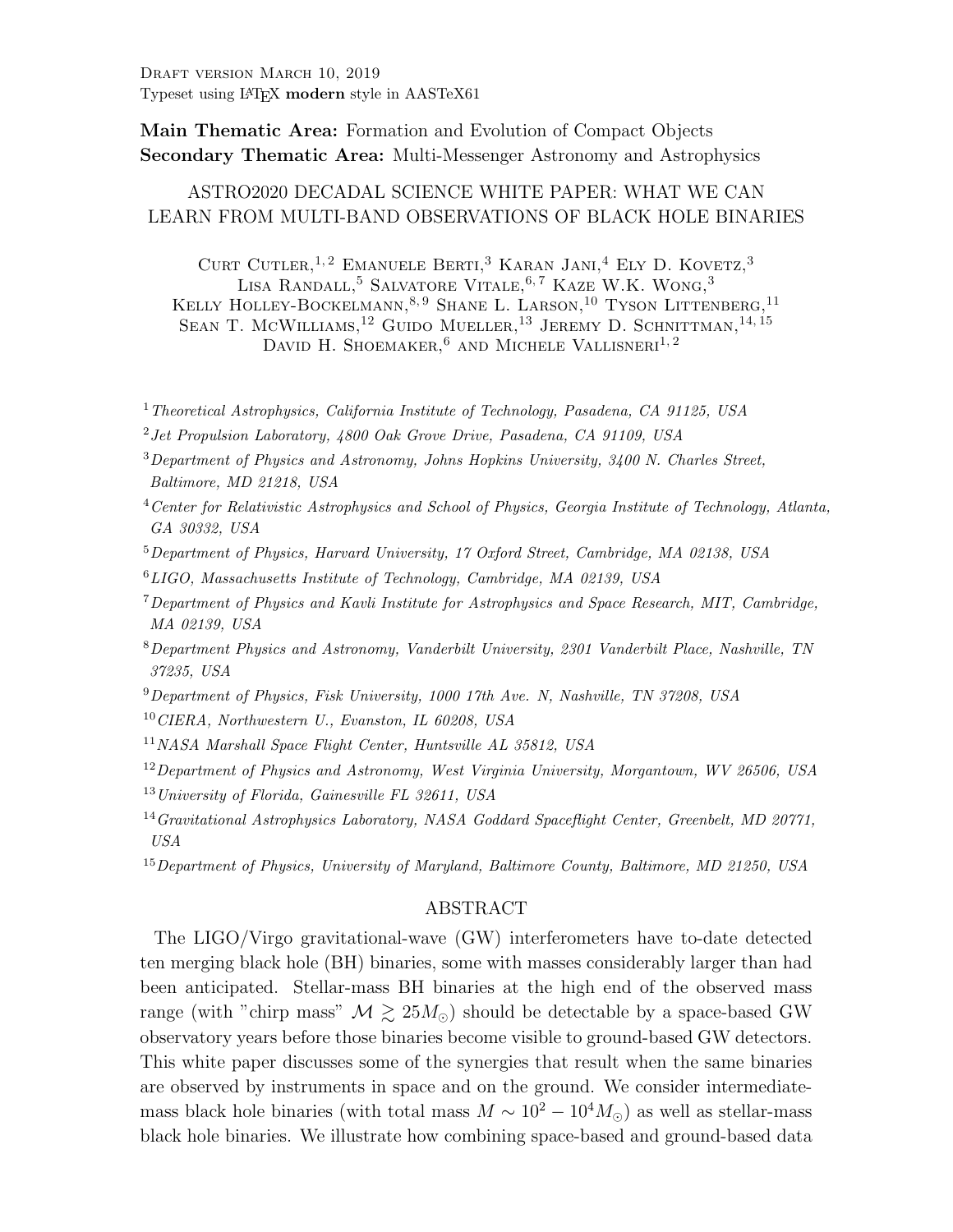sets can break degeneracies and thereby improve our understanding of the binary's physical parameters. While early work focused on how space-based observatories can forecast precisely when some mergers will be observed on the ground, the reverse is also important: ground-based detections will allow us to "dig deeper" into archived, space-based data to confidently identify black hole inspirals whose signal-to-noise ratios were originally sub-threshold, increasing the number of binaries observed in both bands by a factor of  $\sim$  4–7.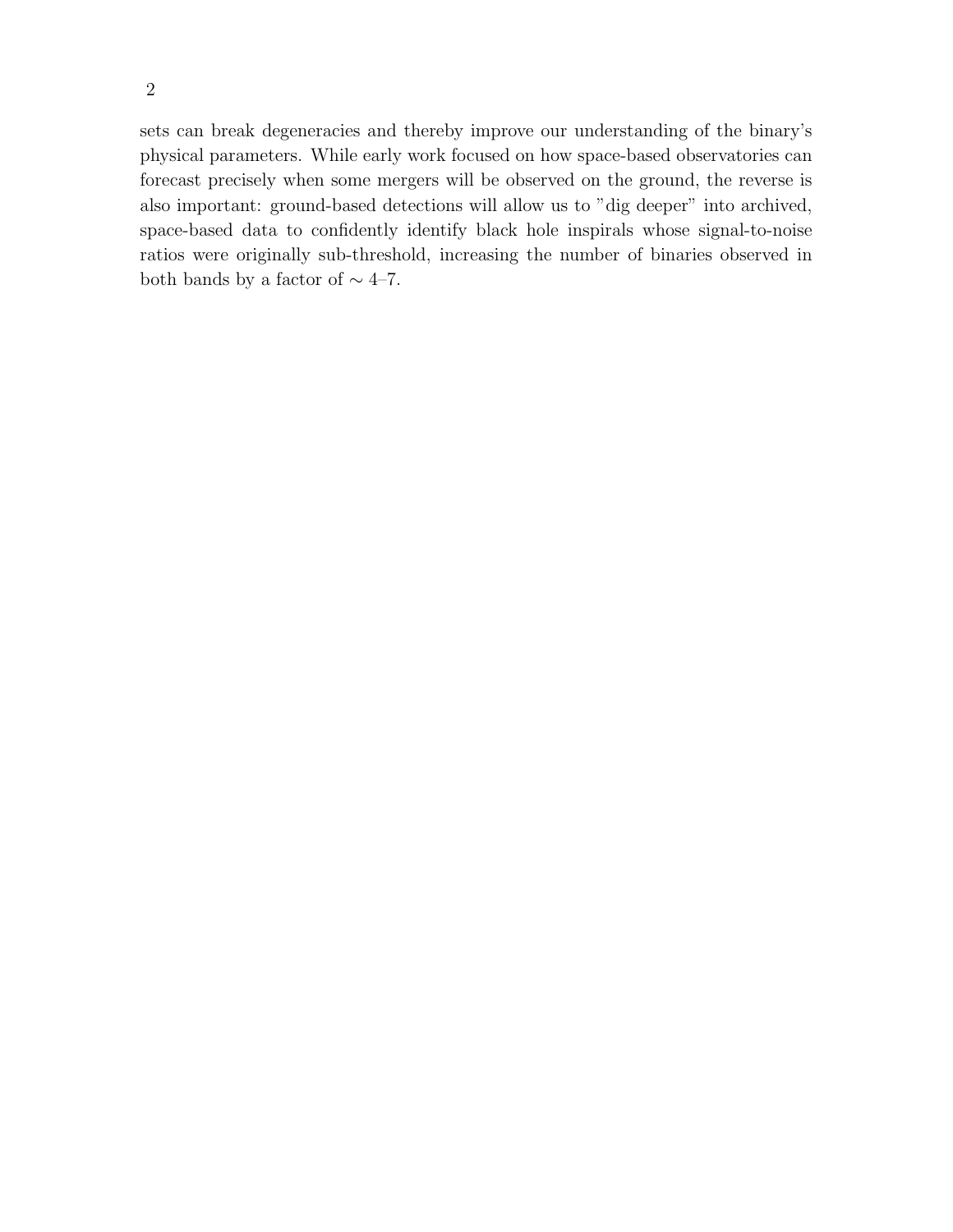#### 1. INTRODUCTION

The LIGO/Virgo detections of gravitational waves (GWs) from (to-date) ten binary black hole (BH) mergers and one binary neutron star merger have already demonstrated the capacity of GW astronomy to yield important and unexpected discoveries.

The first binary detected by LIGO, GW150914, would have been observable a few years prior to merger by a space-based detector, had one been flying then [\[44\]](#page-8-0). Just as for multi-wavelength electromagnetic observations, combining information from different GW bands – by observing the *same source* as it sweeps through different frequency bands – will enable novel ways to exploit the data.

LIGO and Virgo are currently sensitive to GWs in the  $\sim 30 - 1000$  Hz band, and next-generation ground-based observatories will be sensitive down to  $\sim 1-10\,\mathrm{Hz}$ . Because lower frequencies imply longer detector arms, exploring the  $\sim 10^{-4} - 10^{-1}$  Hz regime requires an observatory in space. Other Decadal white papers will describe diverse areas of astronomy that will be opened up by a low-frequency, space-based GW observatory: see e.g. [\[9;](#page-7-0) [14;](#page-7-1) [30;](#page-7-2) [6;](#page-7-3) [11;](#page-7-4) [28;](#page-7-5) [4;](#page-7-6) [7;](#page-7-7) [29;](#page-7-8) [16;](#page-7-9) [18\]](#page-7-10). Here, we describe the science that will be enabled by GW observations of the same BH binaries from both ground and space.

In addition to stellar-mass BHs of the sort detected so far, we will consider the implications for intermediate-mass BHs (IMBHs,  $M \sim 10^2 - 10^4 M_{\odot}$ ). Electromagnetic observations have found some IMBH *candidates* (see e.g. [\[21;](#page-7-11) [33\]](#page-7-12)), but the evidence for their existence is still not conclusive. GW astronomy promises the first cosmological survey of BHs in the full mass range from primordial to supermassive, which should in turn help distinguish between various competing BH formation scenarios in each different mass range.

Section [2](#page-2-0) is mainly concerned with detection issues, while Sec. [3](#page-4-0) covers parameter estimation, and scientific inference more generally.

## 2. MULTIBAND GW DETECTION OF BH BINARIES

<span id="page-2-0"></span>Which binaries will be observable by both ground-based and space-based detectors? To answer this question quantitatively, we need to choose some fiducial sensitivity curves. For concreteness, we will use the planned Laser Interferometer Space Antenna (LISA) mission, with a noise power spectral density taken from [\[38\]](#page-8-1) (but converted to standard noise conventions for ground-based detectors) as our fiducial example to illustrate what can be done from space. For ground-based detectors we will adopt two proposed next-generation detectors: the Einstein Telescope (ET) [\[35\]](#page-8-2) and the Cosmic Explorer (CE) [\[1\]](#page-7-13). For illustration, Fig. 1a depicts the signal strength of two fiducial binaries – a  $(30+30)M_{\odot}$  binary at  $D=100$  Mpc (i.e., a LIGO-type source) and a  $(10^3 + 10^3)M_{\odot}$  IMBH binary at  $z = 1$  – laid over the noise curves of LISA, a specific ET design called ET-D, and CE, respectively. In this figure, signal strengths are plotted against signal frequency. In the time domain, the inspiral signals are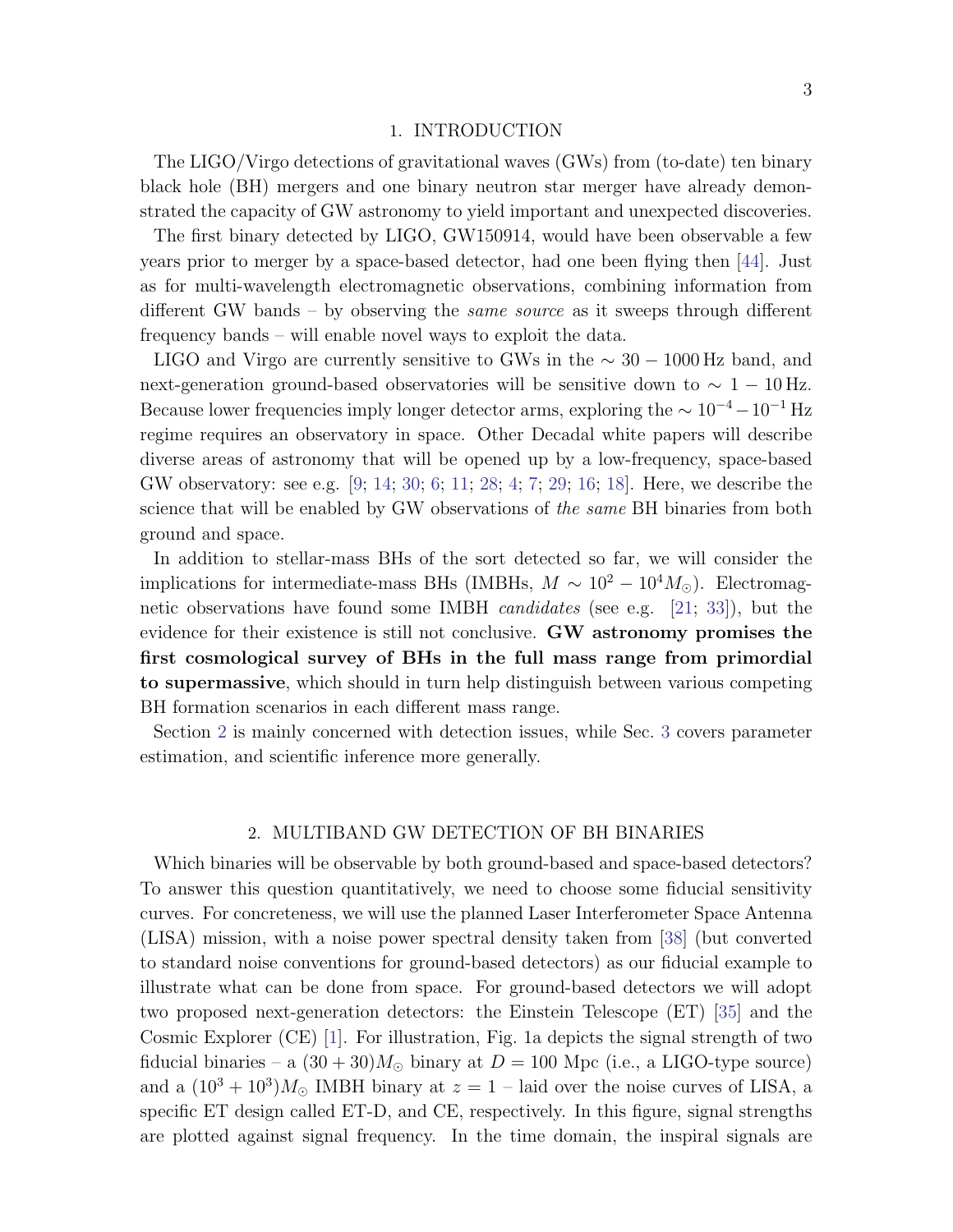chirps with frequency increasing in time and, therefore, time increases left-to-right along these tracks.

Both signal tracks begin four years prior to merger. We first see their inspiral in LISA, and roughly four years later we see their merger and ringdown in ground detectors. Fig. 1b shows the redshift z and luminosity distance  $D<sub>L</sub>$  out to which BH binaries can be detected for these three observatories, as a function of their total mass. Here the binaries are taken to be equal-mass and non-spinning, the masses refer to the "source-frame," the detection threshold is taken as a signal-to-noise ratio  $(SNR) > 8$  for a source with optimal sky location and orientation, we use a canonical  $\Lambda$ CDM model to determine  $D<sub>L</sub>(z)$ , and the gravitational waveforms are generated using the IMRPhenomPv2 model [\[26;](#page-7-14) [43\]](#page-8-3).



**Figure 1.** (a): Frequency tracks of binary BH signals, compared to the noise curves for LISA, ET and CE. The  $(30 + 30)M_{\odot}$  binary will radiate at ~ 10 mHz four years prior to merger, while the  $(1000 + 1000)M<sub>o</sub>$  IMBH binary will sweep through most of the LISA band in that time.  $(b)$ : Redshift out to which BH binaries are detectable, for current and proposed ground-based GW experiments. We consider equal-mass, non-spinning BHs. Masses refer to the source frame, and our criterion for detectability is that the SNR should be > 8 for a binary with optimal sky location and oriention.

Fig. 1b shows that for ET or CE, a GW150914-like signal will be detectable up to  $z \geq 10$ . The "sweet spot" for joint space and ground detection of IMBHs will be  $M \sim 700 M_{\odot}$ ; such binaries will be jointly detectable out to  $z \sim 3$ . For stellar-mass binaries, LISA will be much less sensitive than ET or CE, independently detecting only a small fraction of the stellar-mass binaries observed on the ground. However one can exploit the ground-based binary parameter measurements to greatly focus the search through archived LISA data, and hence reduce the SNR threshold needed to confidently identify the binary signals in the low-frequency data set. Wong et al. [\[54\]](#page-8-4) showed that this data analysis strategy should increase the number of multiband detections by a factor  $\sim$  4–7. This increased number of detections will amplify the power of statistical comparisons between different astrophysical binary population and evolution models [\[13;](#page-7-15) [22;](#page-7-16) [45;](#page-8-5) [46;](#page-8-6) [25\]](#page-7-17).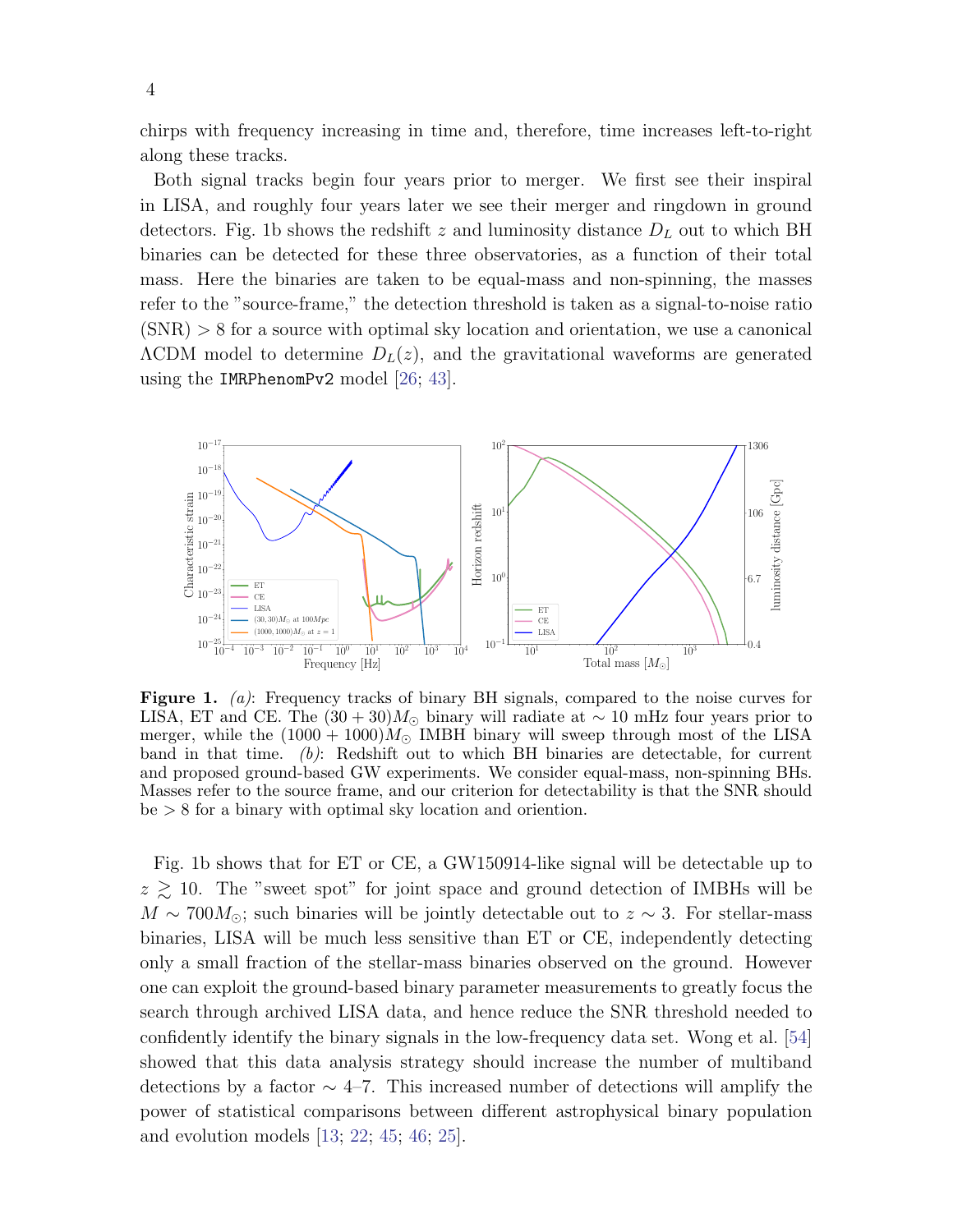### <span id="page-4-0"></span>3. ENHANCED SCIENCE FROM MULTIBAND GW DETECTIONS OF BHB'S

Space-based GW observations will complement higher frequency Earth-based GW data in four main ways:

1) Space-based detections will provide hours to months of advance warning for some of the mergers that will be observed on the ground. This will alert GW observers to ensure their detectors should be "on" during the merger. While only a small fraction of ground-based detections will benefit from such alerts, these will generally be the closest, loudest events, and so among the most useful ones for performing tests of general relativity, as discussed below. Naturally, this will also inform the EM community of an impending event. It is an open mystery whether these binary BH mergers would generate an EM counterpart. The general expectation is that the material left behind after the merger is not sufficient to power relativistic jets. However, the weak transient signal recorded by the Fermi GBM instrument less than a second after GW150914 [\[15\]](#page-7-18) renewed interest in possible electromagnetic counterparts to binary mergers [\[4\]](#page-7-6). Space-based advance warnings will provide the merger time to within a minute, and an approximate sky location, thus helping electromagnetic astronomers prepare for the opportunity to open a new discovery space.

2) Observations from space will give us access to features of the gravitational waveforms that may be absent (or poorly measured) in groundbased data. A good example is orbital eccentricity. GW emission is well known to circularize binary orbits [\[34\]](#page-8-7), and therefore ground-based detectors are not expected to measure any significant eccentricity in most astrophysical scenarios. A low-frequency, space-based interferometer will access an earlier phase of the inspiral, and it will measure the binary's eccentricity at a remarkable  $\sim 0.01$  level [\[31\]](#page-7-19). This can be a powerful tool for distinguishing between BBH formation channels [\[10;](#page-7-20) [32;](#page-7-21) [39;](#page-8-8) [37;](#page-8-9) [17;](#page-7-22) [41\]](#page-8-10). Another example is the modulation of gravitational waveforms due to spin-induced precession of the orbital plane [\[2\]](#page-7-23), which similarly encodes important information on the binary formation mechanism [\[24;](#page-7-24) [51;](#page-8-11) [40;](#page-8-12) [20;](#page-7-25) [19;](#page-7-26) [23\]](#page-7-27). Since ground-based detectors can only access the last few orbital precession cycles, they cannot usually measure individual spins with high precision [\[3;](#page-7-28) [52;](#page-8-13) [36;](#page-8-14) [50\]](#page-8-15). On the other hand, space-based missions observe many more precession cycles. Preliminary work suggests that they might provide accurate spin measurements for IMBH binaries, which would in turn yield further insights into their formation mechanisms.

3) Multiband observations will yield complementary information that can remove degeneracies between parameters and/or improve parameter estimation. This possibility was first suggested in Ref. [\[49\]](#page-8-16) assuming aLIGO sensitivity. In Fig. [2](#page-5-0) we update that analysis by assuming – more realistically, considering LISA's anticipated launch date – a ground-based detector network composed of one ET and one CE observatory.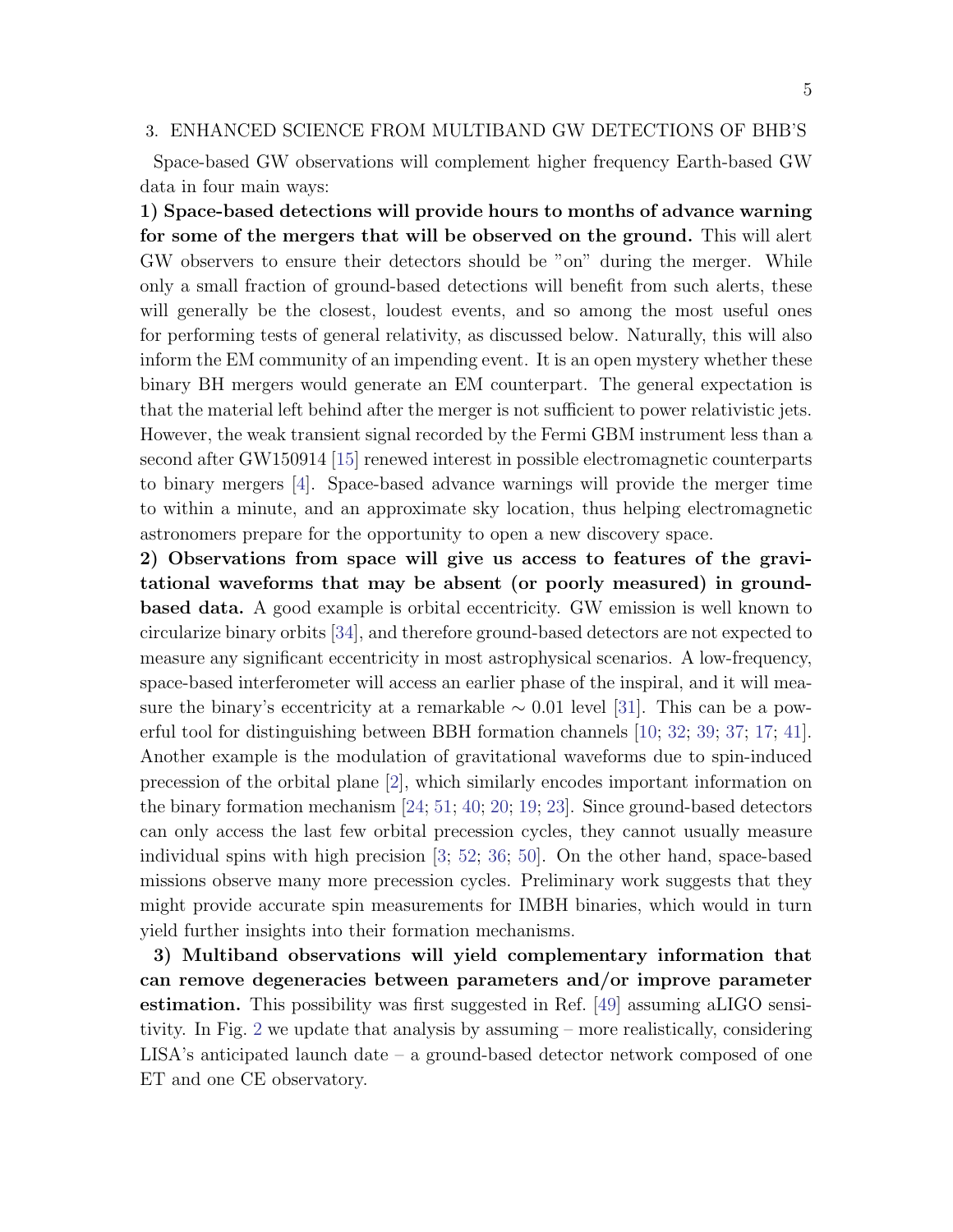Briefly, the results in Fig. 2 were derived as follows. We first ran a Fisher matrix calculation to produce posterior distributions representative of the LISA measurement. In the Fisher matrix approximation, the likelihood is a multivariate Gaussian.

We augmented *LALInference* [\[48\]](#page-8-17), the Bayesian stochastic sampler routinely used by the LIGO and Virgo collaborations, to use the covariance matrix produced in the first step as a Bayesian prior for parameter estimation with ground-based data. We simulated the GW signals of IMBHs using the IMRPhenomPv2 waveform template [\[26;](#page-7-14) [43\]](#page-8-3) and added them to Gaussian noise. The final posterior was calculated using a coherent Bayesian analysis [\[48\]](#page-8-17). For this proof



<span id="page-5-0"></span>Figure 2. Posterior distribution of chirp mass  $M_c$  and total mass  $M_{\text{total}}$  obtained using LISA (blue); a third-generation groundbased detector network consisting of ET [\[35\]](#page-8-2) and CE [\[1\]](#page-7-13) (red); and the combined measurement (dark green). The matched-filter SNR of this system was 5.5 in LISA and 1010 in the ground-based network.

of principle, we neglected spins in our waveform models. Unlike in Fig. 1, the masses in Fig. 2 are "observer-frame" masses, and so larger than the "source-frame" values by the factor  $(1 + z)$ . (This choice avoids the propagation of distance errors into the displayed result, which would unnecessarily complicate the interpretation.) In this case, we see that the degeneracy-breaking shrinks the area of the  $2-\sigma$  error ellipse by about six orders of magnitude!

We note, however, that the benefits from multi-band data illustrated in Fig. [2](#page-5-0) do decrease as the total mass decreases. For stellar-mass sources like GW150914, the SNR in the ground-based detectors is so high [\[53\]](#page-8-18) that little is gained by folding-in LISA's measurements, at least where the binary's parameters are concerned. However, even for stellar mass binaries, combining the low- and high-frequency signals can significantly strengthen some tests of general relativity, as discussed below.

4) Multiband observations are expected to yield stringent tests of general relativity. This is for basically the same reason that multiband observations can lead to large improvements in parameter estimation: tracking the GW phase over several decades in frequency provides a long "lever-arm" for comparing measurement to theory. The improvements in bounds on various theories of gravity coming from multiband observations have been quantified [\[5;](#page-7-29) [12;](#page-7-30) [8\]](#page-7-31); to summarize, IMBH binaries with total mass  $M_{\text{total}} \sim 10^3 M_{\odot}$  should provide especially strong constraints, since in that mass regime the SNR can be large in both frequency bands. The optical configurations of some ground-based instruments could also be optimized, specifically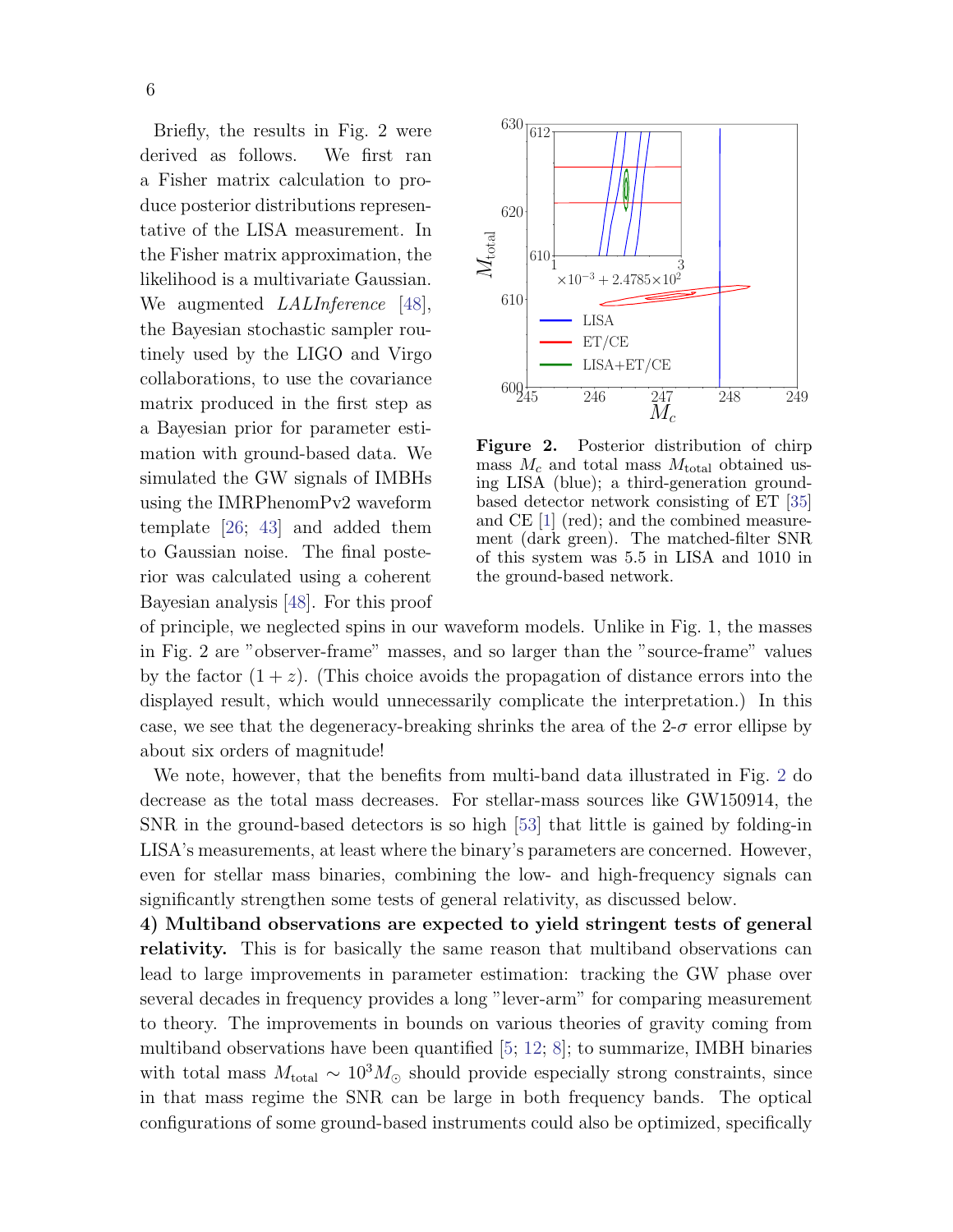targeting specific features of the signal. For example, Ref. [\[47\]](#page-8-19) showed that narrowband setups for current and future detectors might improve ringdown tests of the Kerr nature of BHs by up to a factor of two. The gain from narrow-banding may be larger for third-generation detectors, where quantum noise is expected to dominate other noise sources by a factor  $\gtrsim 2$  for frequencies  $\gtrsim 40$  Hz.

## 4. CONCLUDING THOUGHTS

We have sketched just a few examples of how multiband GW data will advance our understanding of stellar-mass BH binaries and IMBHs, beyond what is achievable from either space-based or ground-based GW data alone. While we have focused on the science from binaries that are observed in both the high- and low-frequency bands, we would be remiss not to at least mention the science yield from comparing the entire population of stellar-mass and intermediate-mass BH binaries observed by LISA with the *entire population* of these, as observed by ground-based detectors  $$ including the sources not observed in both bands within a few years of each other. The distribution of binaries in GW frequency reflects the physical processes underlying their creation and evolution (e.g, whether tight binaries are formed dynamically through three-body interactions, or through two-body stellar evolution, would lead to different initial eccentricities, and hence different frequency distributions). Observations of the population distribution across the spectrum should provide strong constraints on BH binary formation channels [\[10;](#page-7-20) [32;](#page-7-21) [39;](#page-8-8) [37;](#page-8-9) [17;](#page-7-22) [41\]](#page-8-10). Additionally, this white paper has focused on the enhanced science made available by combining LISA data with ground-based data, but we would be remiss not to mention that there is significant interest internationally in flying a GW mission that would resemble a shorter-armed LISA, with optimal sensitivity in the  $\sim 10^{-1} - 1$  Hz range. Currently this interest is strongest in Japan, where the most relevant mission is called B-Decigo [\[42\]](#page-8-20), and in China. Clearly the synergies explored here would only be enhanced by the ability to follow a single binary's GW emission across the entirety of the range  $\sim 10^{-3} - 100$  Hz. An extra advantage of adding B-Decigo to our mix of observatories (emphasized in [\[27\]](#page-7-32)) is that B-Decigo would give advance warnings to ground-based detectors of neutron-star/neutron-star (NS/NS) mergers. LISA cannot provide these, since the NS/NS inspiral time, from the LISA band to merger, is far too long.

The theoretical study of multiband GW astronomy is a new and exciting area of research, and we anticipate new ideas as such synergies are explored further.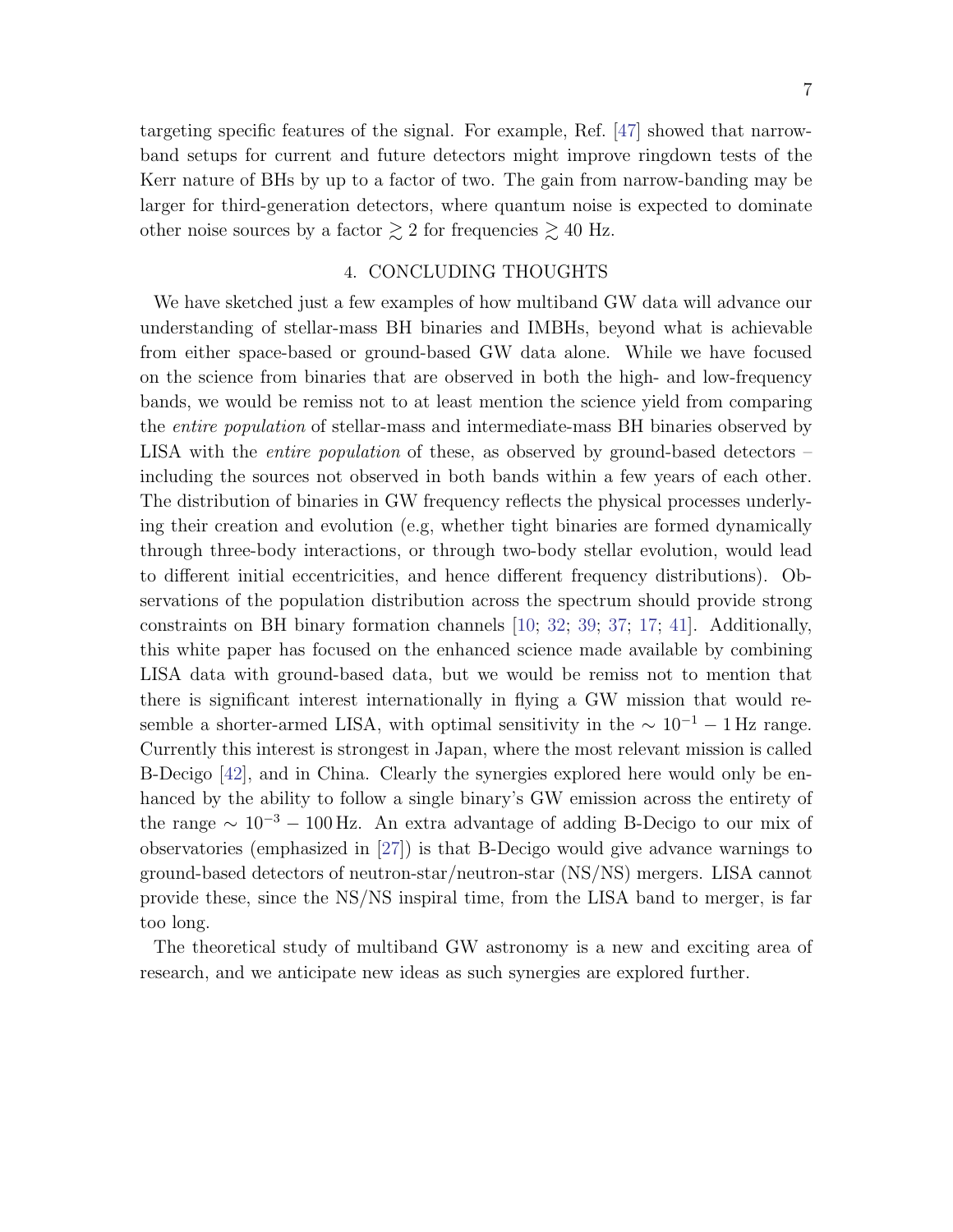### REFERENCES

- <span id="page-7-13"></span>[1]Abbott, B. P., et al. 2017, Class. Quant. Grav., 34, 044001
- <span id="page-7-23"></span>[2]Apostolatos, T. A., Cutler, C., Sussman, G. J., & Thorne, K. S. 1994, Phys. Rev. D, 49, 6274
- <span id="page-7-28"></span>[3]Baird, E., Fairhurst, S., Hannam, M., & Murphy, P. 2013, PhRvD, 87, 024035
- <span id="page-7-6"></span>[4]Baker, J., Haiman, Z., Rossi, E. M., et al. 2019, submission to the 2020-2030 Astronomy and Astrophysics Decadal Survey (Astro2020)
- <span id="page-7-29"></span>[5]Barausse, E., Yunes, N., & Chamberlain, K. 2016, Physical Review Letters, 116, 241104
- <span id="page-7-3"></span>[6]Bellovary, J., Colpi, M., Eracleous, M., et al. 2019, submission to the 2020-2030 Astronomy and Astrophysics Decadal Survey (Astro2020)
- <span id="page-7-7"></span>[7]Berry, C. P. L., Hughes, S. A., Sopuerta, C. F., et al. 2019, submission to the 2020-2030 Astronomy and Astrophysics Decadal Survey (Astro2020)
- <span id="page-7-31"></span>[8]Berti, E., Yagi, K., & Yunes, N. 2018, Gen. Rel. Grav., 50, 46
- <span id="page-7-0"></span>[9]Berti, E., Shoemaker, D., Barausse, E., et al. 2019, submission to the 2020-2030 Astronomy and Astrophysics Decadal Survey (Astro2020)
- <span id="page-7-20"></span>[10]Breivik, K., Rodriguez, C. L., Larson, S. L., Kalogera, V., & Rasio, F. A. 2016, ApJL, 830, L18
- <span id="page-7-4"></span>[11]Caldwell, R., Amin, M., Hogaa, C., et al. 2019, submission to the 2020-2030 Astronomy and Astrophysics Decadal Survey (Astro2020)
- <span id="page-7-30"></span>[12]Chamberlain, K., & Yunes, N. 2017, PhRvD, 96, 084039
- <span id="page-7-15"></span>[13]Cholis, I., Kovetz, E. D., Ali-Haïmoud, Y., et al. 2016, Phys. Rev., D94, 084013
- <span id="page-7-1"></span>[14]Colpi, M., Holley-Bockelmann, K., Bogdanović, T., et al. 2019, submission to the 2020-2030 Astronomy and Astrophysics Decadal Survey (Astro2020)
- <span id="page-7-18"></span>[15]Connaughton, V., et al. 2016, Astrophys. J., 826, L6
- <span id="page-7-9"></span>[16]Cornish, N. 2019, submission to the 2020-2030 Astronomy and Astrophysics Decadal Survey (Astro2020)
- <span id="page-7-22"></span>[17]D'Orazio, D. J., & Samsing, J. 2018, arXiv:1805.06194
- <span id="page-7-10"></span>[18]Eracleous, M., Gezari, S., Sesana, A., et al. 2019, submission to the 2020-2030 Astronomy and Astrophysics Decadal Survey (Astro2020)
- <span id="page-7-26"></span>[19]Farr, B., Holz, D. E., & Farr, W. M. 2018, Astrophys. J., 854, L9
- <span id="page-7-25"></span>[20]Farr, W. M., Stevenson, S., Coleman Miller, M., et al. 2017, Nature, 548, 426
- <span id="page-7-11"></span>[21]Farrell, S. A., Webb, N. A., Barret, D., Godet, O., & Rodrigues, J. M. 2009, Nature, 460, 73
- <span id="page-7-16"></span>[22]Gerosa, D., & Berti, E. 2017, Phys. Rev., D95, 124046
- <span id="page-7-27"></span>[23]Gerosa, D., Berti, E., O'Shaughnessy, R., et al. 2018, Phys. Rev., D98, 084036
- <span id="page-7-24"></span>[24]Gerosa, D., Kesden, M., Berti, E., O'Shaughnessy, R., & Sperhake, U. 2013, Phys. Rev., D87, 104028
- <span id="page-7-17"></span>[25]Gerosa, D., Ma, S., Wong, K. W. K., et al. 2019, arXiv e-prints, arXiv:1902.00021
- <span id="page-7-14"></span> $[26]$ Hannam, M., Schmidt, P., Bohé, A., et al. 2014, Phys. Rev. Lett., 113, 151101
- <span id="page-7-32"></span>[27]Isoyama, S., Nakano, H., & Nakamura, T. 2018, Progress of Theoretical and Experimental Physics, 2018, 073E01
- <span id="page-7-5"></span>[28]Littenberg, T. B., Breivik, K., Brown, W. R., et al. 2019, submission to the 2020-2030 Astronomy and Astrophysics Decadal Survey (Astro2020)
- <span id="page-7-8"></span>[29]McWilliams, S. T. 2019, submission to the 2020-2030 Astronomy and Astrophysics Decadal Survey (Astro2020)
- <span id="page-7-2"></span>[30]Natarajan, P., Ricarte, A., Baldassare, V., et al. 2019, submission to the 2020-2030 Astronomy and Astrophysics Decadal Survey (Astro2020)
- <span id="page-7-19"></span>[31]Nishizawa, A., Berti, E., Klein, A., & Sesana, A. 2016, Phys. Rev., D94, 064020
- <span id="page-7-21"></span>[32]Nishizawa, A., Sesana, A., Berti, E., & Klein, A. 2017, Mon. Not. Roy. Astron. Soc., 465, 4375
- <span id="page-7-12"></span>[33]Pasham, D. R., Strohmayer, T. E., & Mushotzky, R. F. 2014, Nature, 513, 74